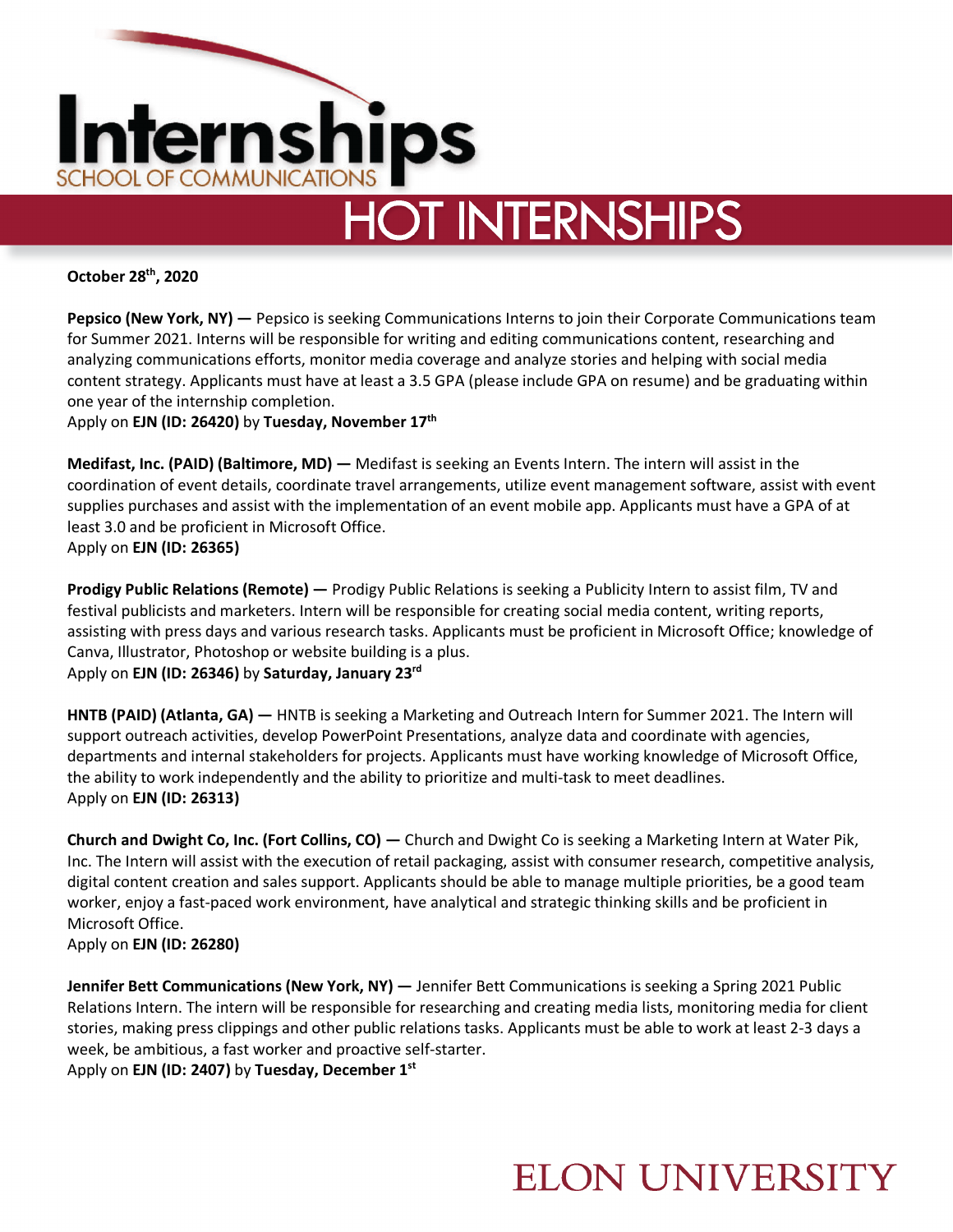

## **HOT INTERNSHIPS**

**Sirius XM (PAID) (Remote) —** Sirius XM is accepting applicants for the Content Marketing Internship for Spring 2021. Interns will assist with short and long term projects, generate presentations for new content marketing opportunities, analyze data to make strategic decisions, develop surveys for programming research and develop and manage a document containing major content initiatives throughout the year. Applicants should have good project management and planning skills, the ability to handle multiple tasks in a fast-paced environment and have thorough knowledge of Microsoft Office.

Apply on **EJN (ID: 26212)** by **Thursday, January 17th**

**Sirius XM (PAID) (Remote) —** Sirius XM is accepting applicants for the Ad Sales Marketing Internship for Spring 2021. Interns will track competitors and identify potential advertiser prospects, participate in executing sold advertising partnerships, actively participate in team meetings and write a marketing proposal. Applicants should have good project management and planning skills, the ability to handle multiple tasks in a fast-paced environment and have thorough knowledge of Microsoft Office.

Apply on **EJN (ID: 26210)** by **Thursday, January 17th**

**Sirius XM (PAID) (Remote) —** Sirius XM is accepting applicants for the Content Marketing & Partnerships Internship for Spring 2021. Interns will develop and submit creative briefs for marketing materials, assist with internal and external approval process for marketing assets, create presentations, gather cross-promotion information and assist with event planning. Applicants should have good project management and planning skills, the ability to handle multiple tasks in a fast-paced environment and have thorough knowledge of Microsoft Office. Apply on **EJN (ID: 26211)** by **Thursday, January 17th**

**Sirius XM (PAID) (Remote) —** Sirius XM is accepting applicants for the Music Programming Internship for Spring 2021. Interns will edit audio for on air programming, assist with maintenance of music database, assist with building specialty programming, compile playlists for mix shows, interact with listeners for on-air talent and assist in music archiving. Applicants should have good project management and planning skills, knowledge of broadcast automation, the ability to handle multiple tasks in a fast-paced environment and have thorough knowledge of Microsoft Office. Apply on **EJN (ID: 26216)** by **Thursday, January 17th**

**Sirius XM (PAID) (Remote) —** Sirius XM is accepting applicants for the Public Relations Internship for Spring 2021. Interns will learn to develop and implement publicity strategies, create various press materials, assist in creating and distributing press materials and plan and manage press events. Applicants should have good project management and planning skills, the ability to handle multiple tasks in a fast-paced environment and have thorough knowledge of Microsoft Office.

Apply on **EJN (ID: 26213)** by **Thursday, January 17th**

**Sirius XM (PAID) (Remote) —** Sirius XM is accepting applicants for the Sports Programming Internship for Spring 2021. Interns will assist with daily operations for a sports radio, edit on-air segments for social media, create promos, help run the soundboard and assist the show report. Applicants should have good project management and planning skills, the ability to handle multiple tasks in a fast-paced environment and have thorough knowledge of Microsoft Office.

Apply on **EJN (ID: 26217)** by **Thursday, January 17th**

**Sirius XM (PAID) (Remote) —** Sirius XM is accepting applicants for the Video Production Internship for Spring 2021. Interns will learn and assist with daily operations for a radio show, work with project management and assist in video production, assist with quality control and assist with metadata creation. Applicants should have good project management and planning skills, strong analytical skills and have thorough knowledge of Microsoft Office.

### **ELON UNIVERSITY**